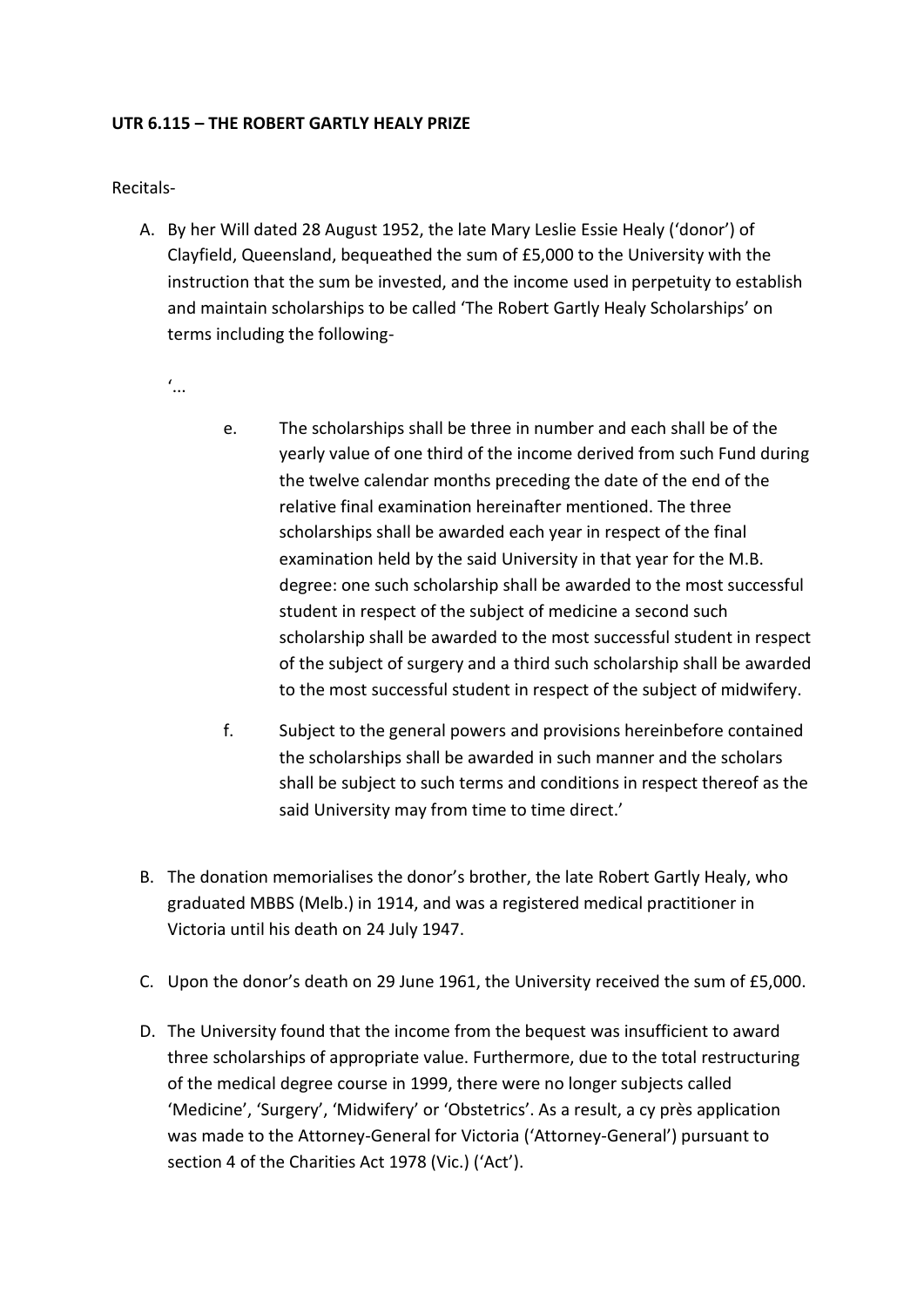- E. On 31 October 2006, the Attorney-General sanctioned the following cy près scheme pursuant to section 4 of the Act to vary the trust known as the 'Robert Gartly Healy Scholarships', to provide-
	- '(1) The income of the trust be applied as follows:
		- (i) three prizes named the Robert Gartly Healy prize;
		- (ii) to be awarded annually;
		- (iii) to the top student of each of the subjects:
			- a) 'Integrated Clinical Practice (Medicine)',
			- b) 'Integrated Clinical Studies (Surgery)',
			- c) 'Principles of Clinical Practice 3' (Women's Health Course) (obstetrics)
		- (iv) each having the value of 1/3 of the net annual income; and
	- (2) If any of the subjects:
		- 'Integrated Clinical Practice (Medicine)',
		- 'Integrated Clinical Studies (Surgery)',
		- 'Principles of Clinical Practice 3' (Women's Health Course) (obstetrics)

ceases to be taught the prize be awarded for the subject closest to the original subject at that time.'

- F. The University accepted the bequest upon the trusts specified by the donor, and the bequest therefore became the capital subject to those trusts ('capital sum').
- G. This University trust record is the means by which the University records
	- (1) the trusts specified by the donor upon which the University as trustee holds trust property, including the capital sum; and
	- (2) the administrative arrangements for the implementation of those trusts, as determined by the University from time to time.

It is provided as follows-

#### **Name of the fund**

1. The capital sum, all income arising from the capital sum, and any accumulations and additions thereto together form a fund called 'The Robert Gartly Healy Prize' ('fund').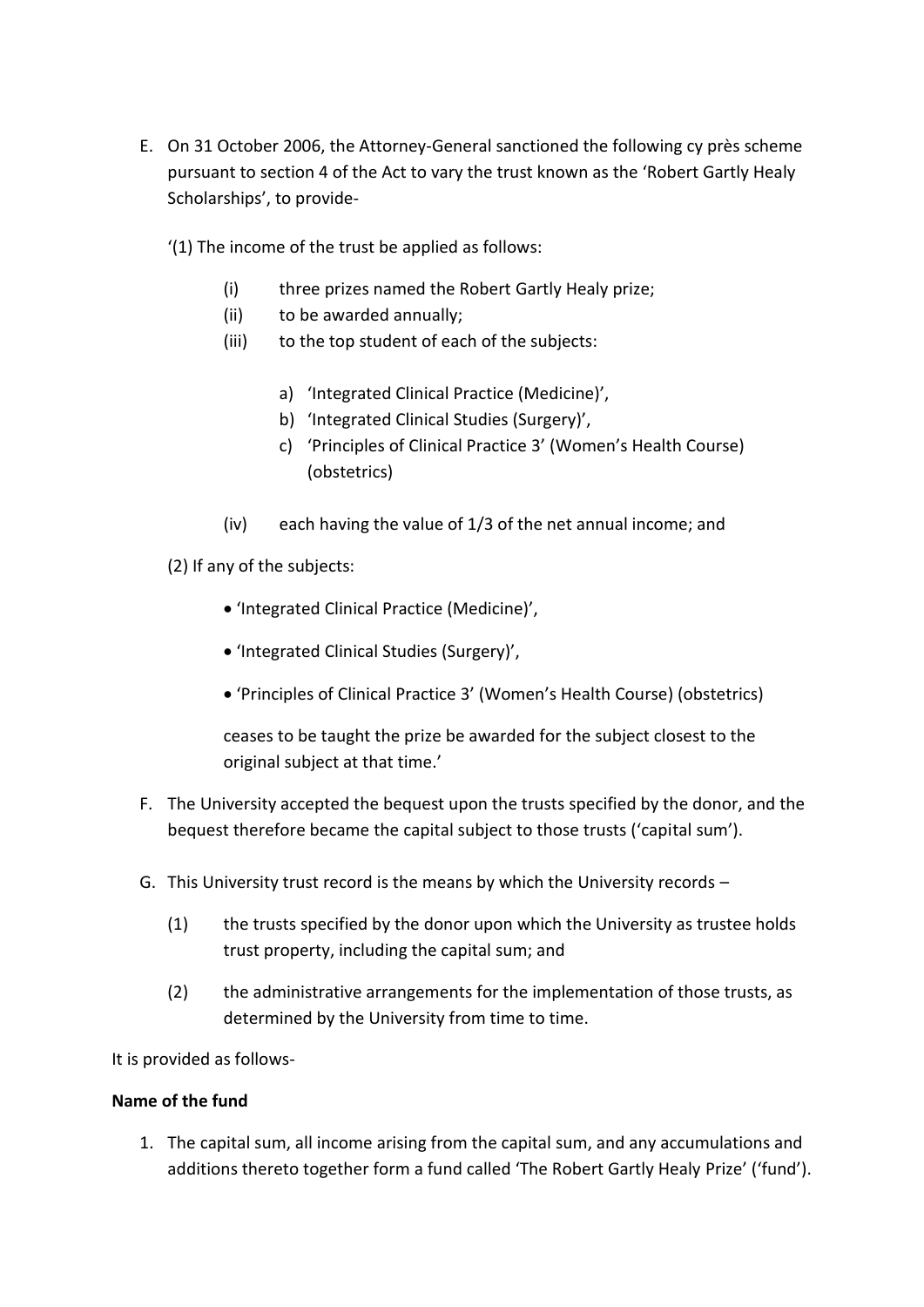### **Investment of the fund**

2. The fund is to be paid into one or more investment common funds and remain there until Council directs otherwise.

## **Trust terms**

- 3. As trustee of the fund, the University is obliged by the trusts specified by the donor and as set out in the scheme sanctioned by the Attorney-General on 31 October 2006-
	- (1) to establish a perpetual trust;
	- (2) to award three prizes annually, named 'The Robert Gartly Healy Prize', to the top student in each of the subjects:
		- a) 'Integrated Clinical Practice (Medicine)',
		- b) 'Integrated Clinical Studies (Surgery)',

c)'Principles of Clinical Practice 3' (Women's Health Course)(Obstetrics);

- (3) to provide for each prize having a value of one-third of the net annual income; and
- (4) to provide that if any of the above subjects ceases to be taught, then the prize for that subject is to be awarded for the subject closest to the original subject at that time.'

# **Administrative arrangements**

- 4. Until its further determination, and in order to implement the trust terms, the University has determined in accordance with section 3(4) above that:
	- (1) the subject 'Integrated Clinical Studies (Surgery)' has been replaced with the 'Surgery and Anaesthetics' term within the subject 'Principles of Clinical Practice 2'; and
	- (2) the subject 'Women's and Children's Health (Women's Health Stream)(Obstetrics)' has been replaced with the obstetric component of the Women's Health course 'Principles of Clinical Practice 3'.
- 5. The Dean of the Faculty of Medicine Dentistry and Health Sciences on the recommendation of the head of Melbourne Medical School is authorised to award each prize on behalf of the University.